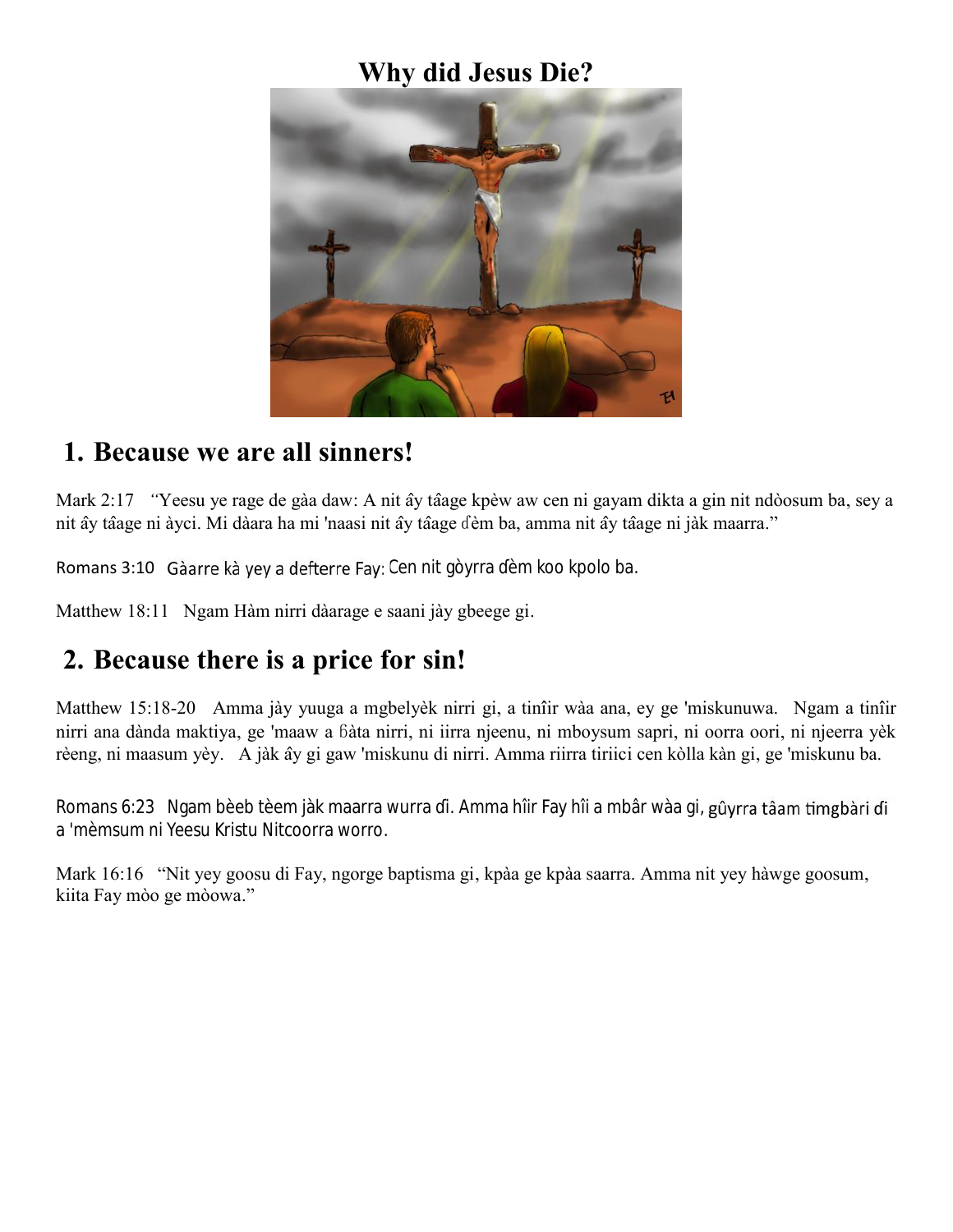

**There is a price for sin!**

### **3. Because Jesus died and paid for our sins on the cross!**

Matthew 1:21 Kpàa ge kpàa hàm nihun, mu înu nîir wàa Yeesu, ngam saa ge saani da nit ta wàa a jàk maarra waw.

Romans 5:8 Amma Fay lònage yiide wàa a gin worro, ngam ye tâana nà ot nit mbita jàk maarra ây i gi, Kristu wurre ngam worro.

John 3:16 Ngam Fay yiɗi kparri dèy ni ɓèlla, ha de tèera Hàm wàa kpolo, ha koo wun goosuwa ge gbee ba, amma kpàa ge kpàa gûyrra tâam timgbàri.

Matthew. 18:11 "Ngam Hàm nirri dàarage e saani jày gbeege gi."

#### **4. Salvation is a free gift, not by good works. You must take God's word for it, and trust Jesus alone!**

Eph. 2:8-9 Ngam a mbâr Fay saanu ni goosum. Saarra yey ti tâa ni tèem wun ba, amma hîir Fay i. Saarra maan ti tâa ni tèerra tèem ba, ngam ta koo wuna e 'misi hak wàa ba.

Titus 3:5 de saanina, ti tâa ngam ot tèe tèem gòyrra dèm ba, amma ngam 'maton wàa. Saaninage a kòlla ni kpàasum cukti, Jungci Delliya insinage fûuya.

Acts 4:12 Saarra kana cen, sey a gin Yeesu gbè. Nîir kana a cen a deesi Fay hîiw di nirri, ha ot kpàa saanum ni erra ba.

### **5. We must put our faith and trust in Christ alone!**

Mark 9:23 "Yeesu de gàaw: Gim mbin go, gàamu. Amma mbinda pîdii a gin nit yey goose gi."

Mark 1:15 "Unji gerre, wûun Fay hèerage. Inin tinîir wun, goosin Yèk Kâwrra!"